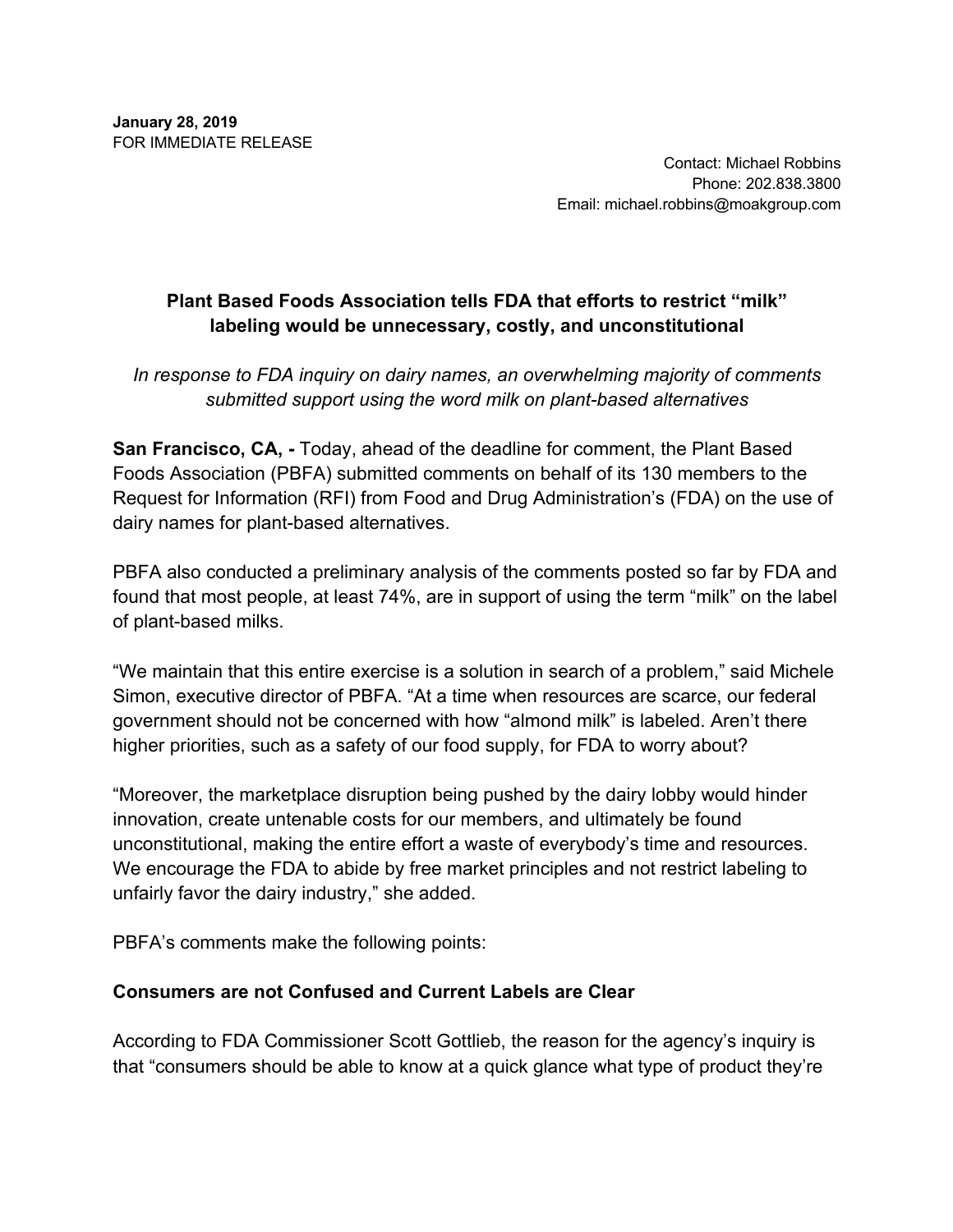purchasing ..."1 In response, PBFA's comments make clear that this is already the case: "Companies selling dairy alternatives are using easy to understand, clear, descriptive, and truthful language on labels. Our members and others in this category, are using common English words that consumers understand: milk, cheese, yogurt and butter. To our members, and to consumers, these words represent functionality, form and taste, not necessarily the origin of the primary ingredient. They also are using qualifiers such as "non-dairy", "dairy-free", "plant-based", and / or "vegan" to make the labels clear."

According to research commissioned by PBFA and cited in its comments:

- More than four in ten households buy *both* plant-based and cow's milk. This data-point was also confirmed by the dairy industry's own recent research.<sup>2</sup>
- the vast majority of consumers of both cow's milk and plant-based milk (64) percent for dairy drinkers and 71 percent for plant-based drinkers) agree that the term "milk" best identifies plant-based milk products.
- Alternative names for plant-based milks—such as "drinks" or "beverages"—are not preferred by consumers. These terms are more frequently associated with products such as soft drinks and alcohol than the stuff you put in your coffee, cereal, or smoothie.

## **Label Changes Are Very Costly and Would Stifle a Growing Market**

PBFA's comments note that plant-based foods are no longer a niche market, with growth of plant-based milks at 9 percent, and all other dairy alternatives at 50 percent growth, over one year. This growing industry would be stifled should the FDA unfairly target plant-based foods.

PBFA commented, "If FDA were to require changes to the way that plant-based foods are labeled, the ensuing changes to manufacturer's labels would prove to be a significant unexpected and unnecessary financial burden to most companies." With labeling change costs ranging from \$50,000 to \$200,000 per SKU, PBFA notes that multiple PBFA members would have to pay more than \$1 million, each, to comply with rule changes. In addition, many PBFA members are small to medium sized companies for whom such massive costs could even put them out of business.

 <sup>1</sup> https://www.fda.gov/NewsEvents/Newsroom/PressAnnouncements/ucm621824.htm

<sup>2</sup> https://www.foodnavigator-usa.com/Article/2019/01/24/48-of-consumers-buy-dairy-and-plant-based-milks-reveals-IPSOS-survey